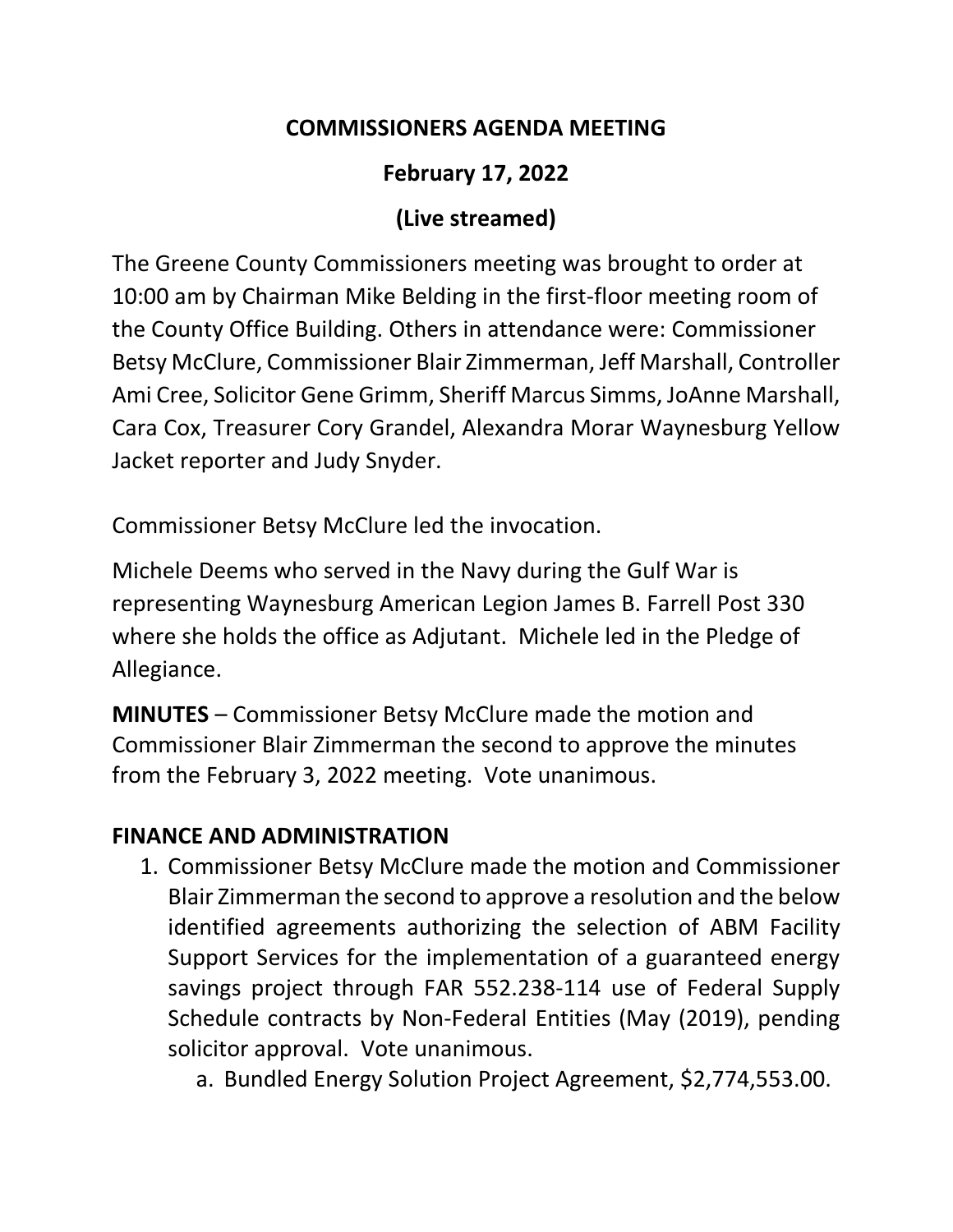b. Annual Energy Cost Avoidance Agreement.

### **BRIDGE**

1. Commissioner Betsy McClure made the motion and Commissioner Blair Zimmerman the second to approve the Agreement of Sale between Tracey A. Ronan and the County of Greene to purchase a portion of property designated as required right-of-way and temporary construction easement, in addition designating Chief Clerk Jeffrey A. Marshall as signatory to the Settlement Statement, Deed and any other related documents. This is related to GC Bridge No. 15. The cost of this acquisition is \$506.00. Vote unanimous.

## **CONTROLLERS**

**1.** Commissioner Betsy McClure made the motion and Commissioner Blair Zimmerman the second to approve the Service Agreement between Maximus US Services, Inc. and the County of Greene to provide a cost allocation plan to identify the various costs incurred by the County to support and administer federal programs. This is for the term of May 2, 2022 through May 1, 2025 at a cost of \$7,700 per year. Vote unanimous.

## **COUNTY DEVELOPMENT**

1. Commissioner Betsy McClure made the motion and Commissioner Blair Zimmerman the second to approve a proposal between AMO Environmental Decisions and the County of Greene for an Environmental Review Report for the \$2.5m Broadband Grant Project. This proposal is for an amount not to exceed \$54,400 and will be paid for with County ARP Funds. Effective 2/7/2022. Vote unanimous.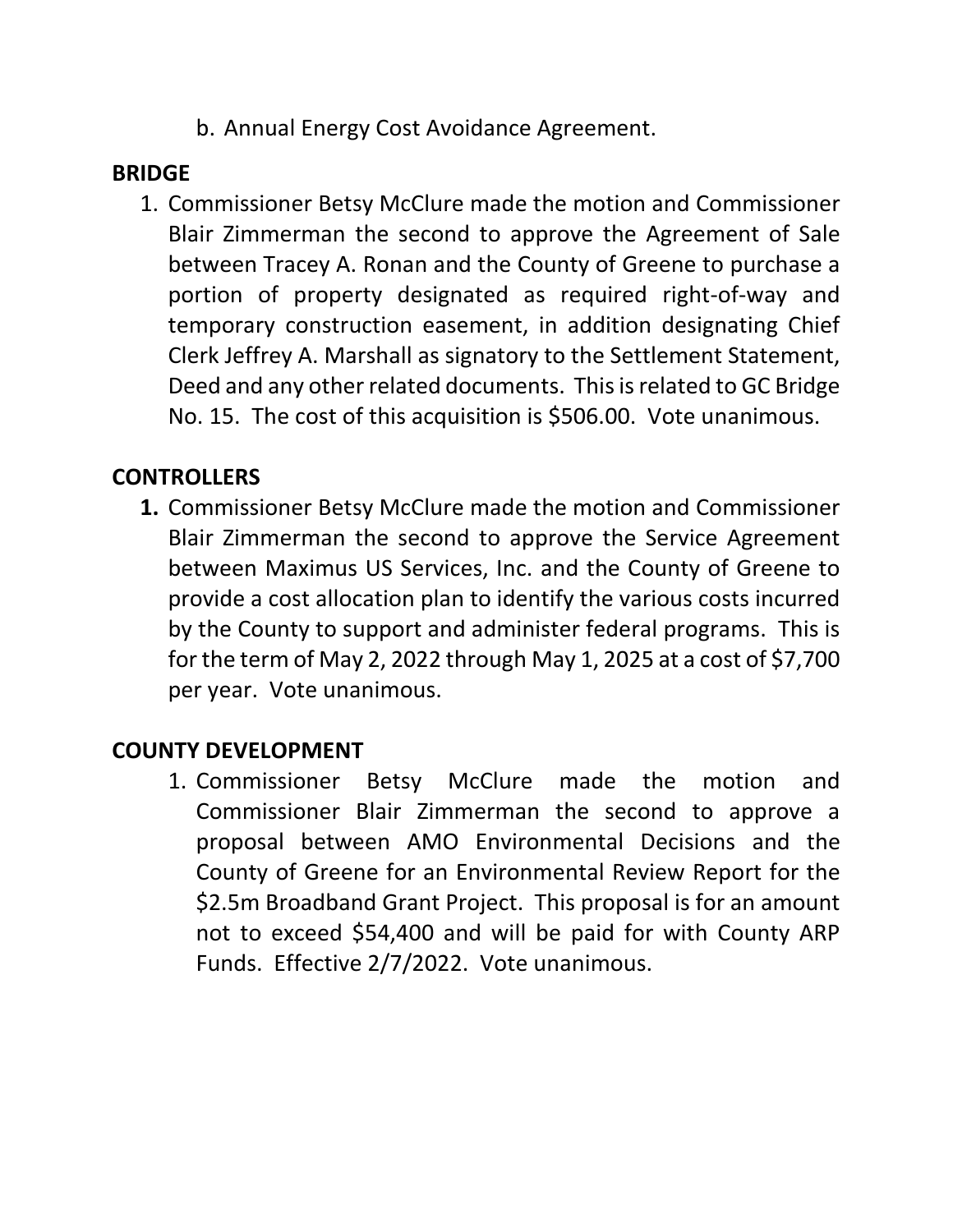# **CYS**

- 1. Commissioner Betsy McClure made the motion and Commissioner Blair Zimmerman the second to approve the Purchase of Service Agreement for the FY21/22 with Cornell-Abraxas Group at the rate range of \$191.07 to \$351.00 per day. Vote unanimous.
- 2. Commissioner Betsy McClure made the motion and Commissioner Blair Zimmerman the second to approve the Purchase of Service Agreement for the FY21/22 with Pressley Ridge at the rate range of \$68.93 to \$185.65 per day. Vote unanimous.
- 3. Commissioner Betsy McClure made the motion and Commissioner Blair Zimmerman the second to approve the Amendment to the Purchase of Service Agreement for the FY21/22 with Bethesda Children's Home Lutheran Social Services to amend the Mileage rate from \$.56 to \$.585 per mile. Vote unanimous.
- 4. Commissioner Betsy McClure made the motion and Commissioner Blair Zimmerman the second to approve the Amendment to the Purchase of Service Agreement for the FY21/22 with KidsPeace National Centers, Inc., to amend the Mileage rate from \$.56 to \$.585 per mile. Vote unanimous.

## **DRUG AND ALCOHOL**

1. Commissioner Betsy McClure made the motion and Commissioner Blair Zimmerman the second to approve the FY21/22 Contract with SPHS CARE Center Inc. not to exceed \$50,000 for Drug and Alcohol outpatient services. Vote unanimous.

## **HUMAN SERVICES**

1. Commissioner Betsy McClure made the motion and Commissioner Blair Zimmerman the second to approve the FY21/22 Contract with SPHS CARE Center Inc. for \$5,000 for the STTARS Program. Vote unanimous.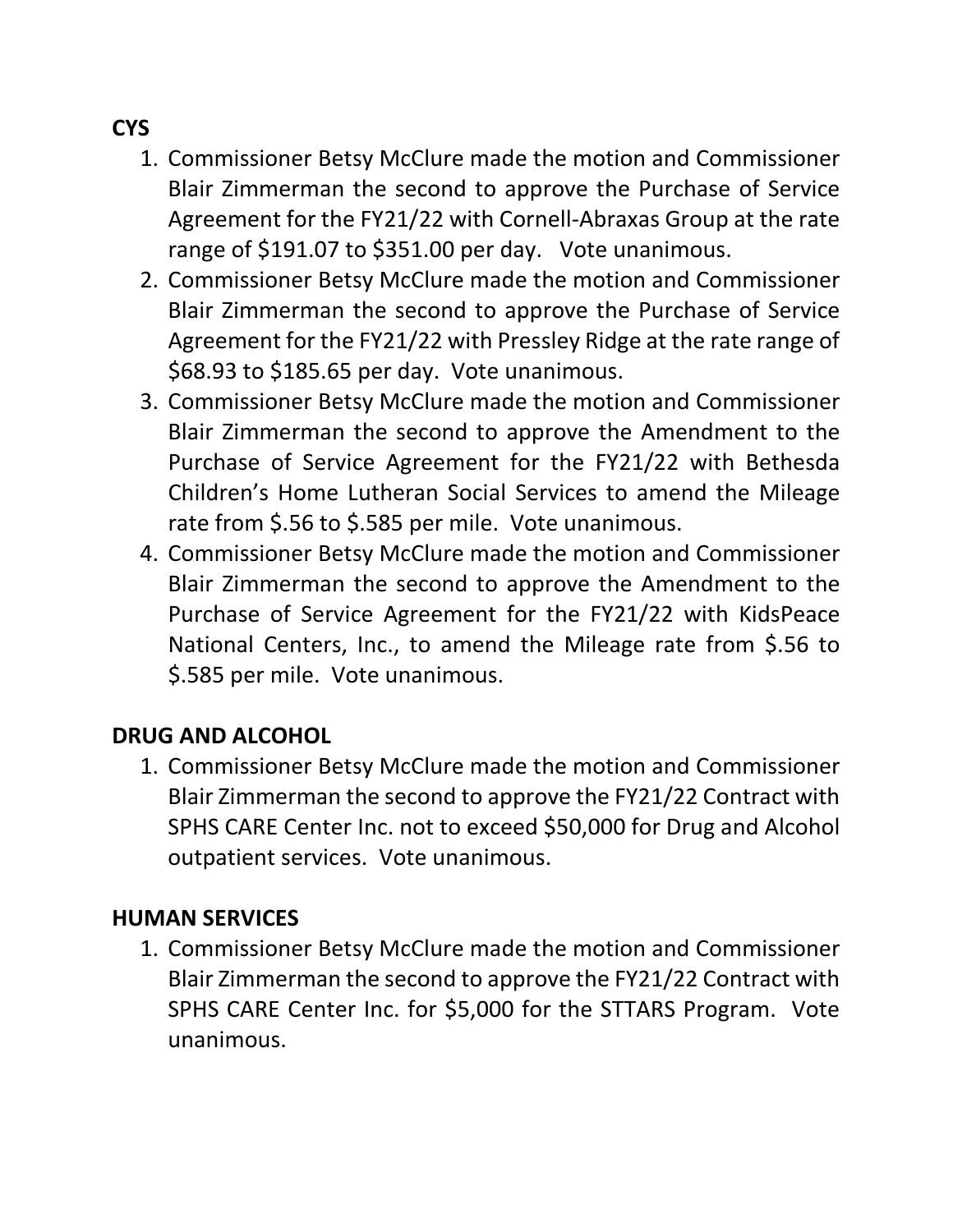#### **IT**

1. Commissioner Betsy McClure made the motion and Commissioner Blair Zimmerman the second to approve Quote #010689 between the AEC Group, LLC and the County of Greene for the annual renewal of the County's VMware software in the amount of \$4,173.97 to be paid for from the IT General Fund. Vote unanimous.

### **MAINTENANCE**

- 1. Commissioner Betsy McClure made the motion and Commissioner Blair Zimmerman the second to approve a proposal between J&J Mechanical and the County of Greene for the replacement of a 5 ton HVAC unit for the County Office Building. This proposal is in the amount of \$9,200. Effective 2/7/2022. Vote unanimous.
- 2. Commissioner Betsy McClure made the motion and Commissioner Blair Zimmerman the second to approve a proposal between Huckestein Mechanical and the County of Greene for the replacement of a Boiler Feed Tank in the Fort Jackson Building. This proposal is in the amount of \$12,131 and will be paid for with the County ARP Funds. Effective 2/9/2022. Vote unanimous.

### **MENTAL HEALTH AND INTELLECTUAL DISABILITIES**

- 1. Commissioner Betsy McClure made the motion and Commissioner Blair Zimmerman the second to approve the FY21/22 Contract with SPHS CARE Center Inc. not to exceed \$35,350.00 for Mental Health outpatient services. Vote unanimous.
- 2. Commissioner Betsy McClure made the motion and Commissioner Blair Zimmerman the second to approve the Contract with Blueprints for January 1, 2022 - August 30, 2022 for \$58,480.00 for Systems of Care Grant deliverables. Vote unanimous.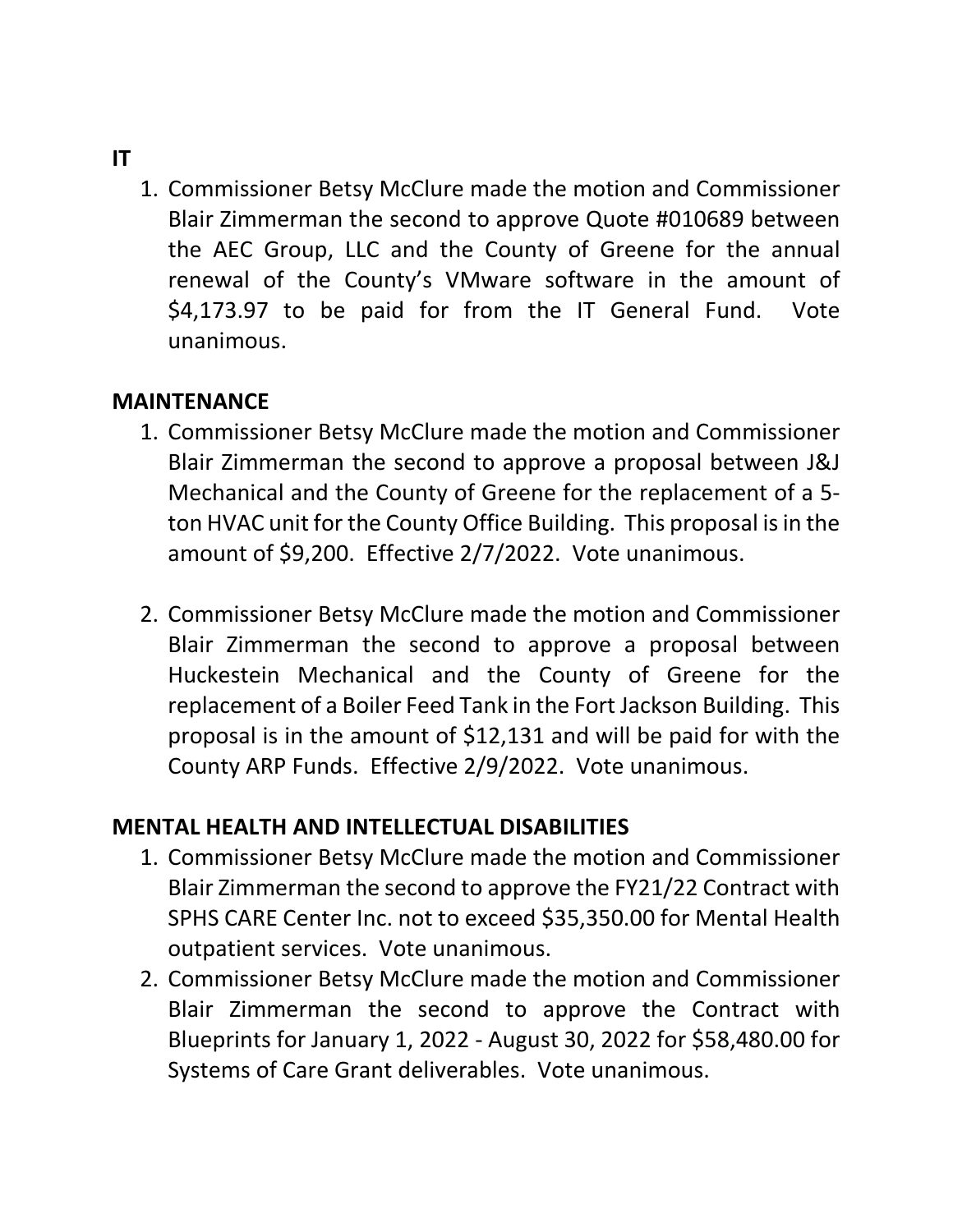#### **PLANNING**

1. Commissioner Betsy McClure made the motion and Commissioner Blair Zimmerman the second to approve the acceptance of the 2021 Greene County Planning Commission Annual Report. Vote unanimous.

## **REDEVELOPMENT AUTHORITY**

1. Commissioner Betsy McClure made the motion and Commissioner Blair Zimmerman the second to approve the return of \$793,155 from the 2018/2019 PHARE grant. The grant was designated for infrastructure for an 18-lot subdivision in Nineveh, Morris Township. The estimated cost for the infrastructure to develop the land is infeasible. PA Housing Finance Agency requested the return of the funds, to be allocated to Greene County at a later date. This grant was closed January 26, 2022. Vote unanimous.

### **SHERIFF**

1. Commissioner Betsy McClure made the motion and Commissioner Blair Zimmerman the second to approve the agreement between Zolls and the County of Greene for the ability to obtain EMS Charts, documentation for patient care and narcotics tracking. Also authorizing Jeffrey A. Marshall, Chief Clerk as signatory. The cost of this service is being paid for by Washington Hospital and will be at no cost to the County. Vote unanimous.

## **TOURISM**

1. Commissioner Betsy McClure made the motion and Commissioner Blair Zimmerman the second to approve a Resolution from the County of Greene in support of the PA Commission for the United States Semiquincentennial (AMERICA250PA). This resolution is to encourage the planning, developing and coordinating the commemoration of the 250<sup>th</sup> anniversary of the United States and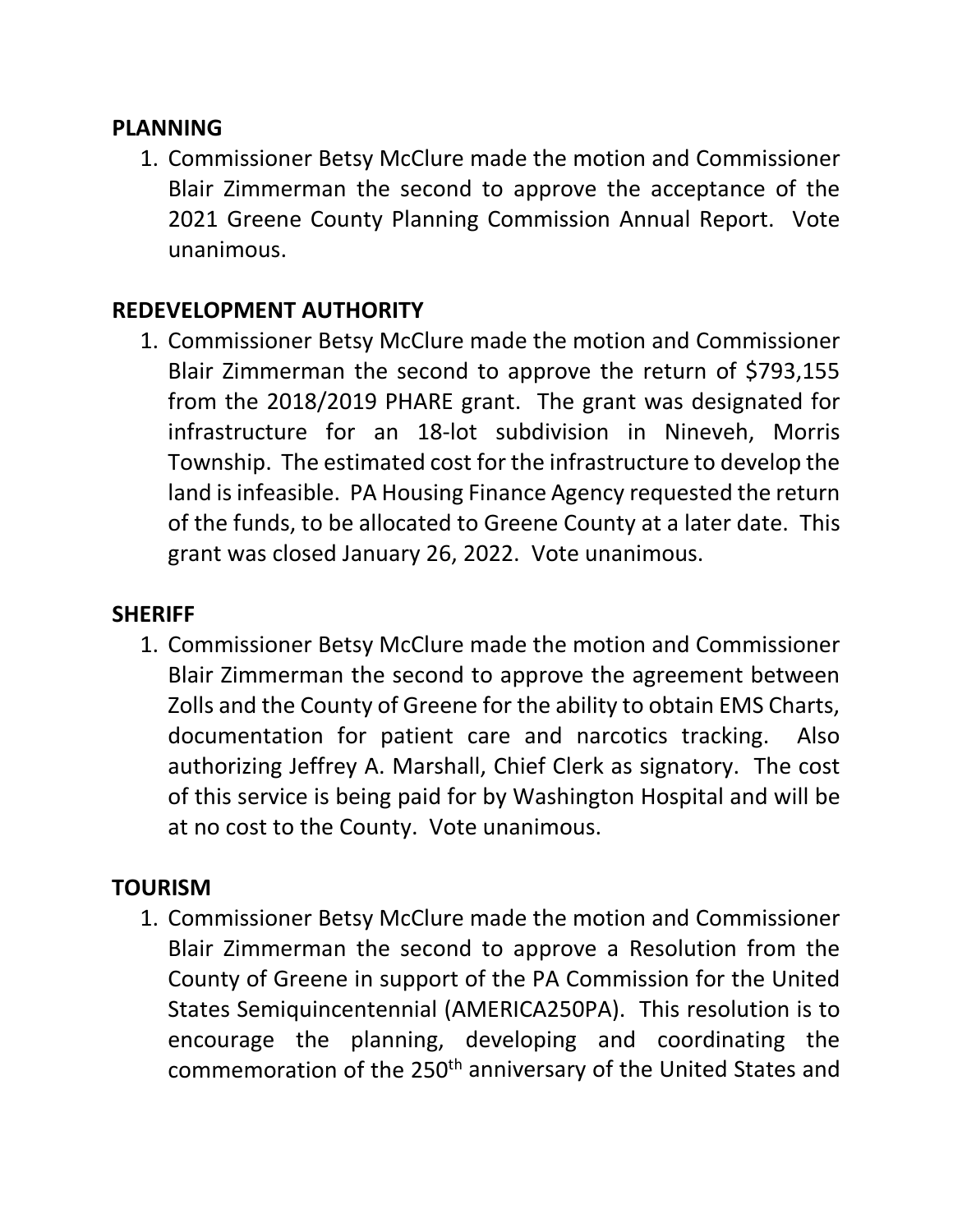Pennsylvania's integral role in that event and the role of its people on the nation's past, present and future. Vote unanimous. **NOTE:** JoAnne Marshall appeared to state that Greene County will sign on with the State to show our participation in 2026.

### **NOTICES**

- 1. CNX Gas Company LLC is applying for Permits to Drill and Operate Gas Wells (CONRHEIN MOR 40MHSU and CONRHEIN MOR 40NHSU), Richhill Township.
- 2. CNX Company LLC is applying for Permits to Drill and Operate Gas Wells (Whipkey MAJ18LHSM, Whipkey MAJ18MHSM, Whipkey MAJ18NHSM, Whipkey MAJ18PHSM, Whipkey MAJ18RLHSM, Richhill Township.
- 3. Penn E&R on behalf of Cumberland Contura, LLC filed a notification for coverage under the General Permit GP-5 for Utility Line Stream Crossing from the PA DEP for Gas Well W-1415. The purpose is to plug an abandoned gas well in a ravine off of Golden Oaks Road, Center Township.
- 4. Tetra Tech on behalf of EQT Production Company is apply for coverage under the General Permit WMGR123, Processing & Beneficial Use of Gas Well Wastewater from Hydraulic Extraction of Nation Gas from the PA DEP for the purpose of install an aboveground storage tank at the Don Falamenco Well Pad, Whiteley Township.
- 5. Letter notification from FERC regarding Lake Lynn Project No. 2459- WV – 12.10(a) Incident Report. The incident report provided